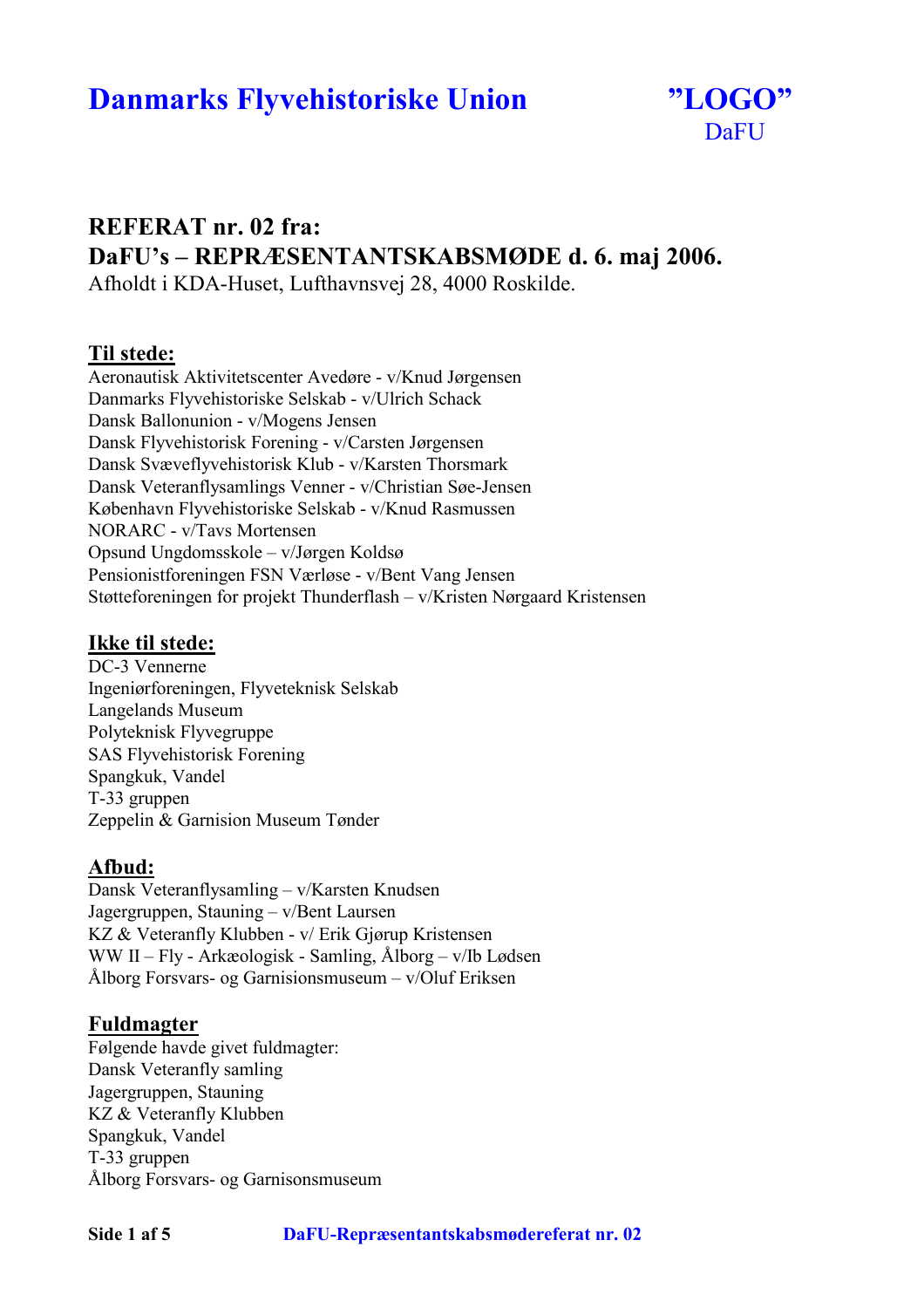

#### Dagsorden:

- 1: Valg af dirigent.
- 2: Bestyrelsens årsberetning om repræsentantskabets virksomhed.
- 3: Forelæggelse af repræsentantskabets regnskab for det forløbne kalenderår.
- 4: Forelæggelse af budget og forslag til kontingent for det kommende kalenderår.
- 5: Vedtagelse af liste over repræsentantskabsgrupper tilknyttet repræsentantskabet og eventuelt kommende interesserede.
- 6: Valg af repræsentanter, samt valg af personlige medlemmer af repræsentantskabet.
- 7: Behandling af indkomne forslag.
- 8: Valg af formand.
- 9: Valg af øvrige bestyrelsesmedlemmer og suppleant.
- 10: Valg af 2 revisorer blandt repræsentantskabsgrupperne.
- 11: Eventuelt.

#### 0: Indledning.

Formanden Karsten Thorsmark bød velkommen til mødet, herefter gik vi over til at registrere fremmødte, samt registrering af fuldmagter.

#### 1: Valg af dirigent.

Valg af dirigent foregik uden problemer, idet alle hurtigt kunne enes om at vælge Carsten Jørgensen fra DFF. Carsten kunne konstatere at der var foretaget rettidig indkaldelse til repræsentantskabsmødet, alt i henhold til vedtægterne.

#### 2: Bestyrelsens årsberetning om repræsentantskabets virksomhed.

Formanden aflagde årsberetningen, denne er vedhæftet referatet. Som kommentarer til beretningens afsnit om hjemmesiden drøftede den fremmødte forsamling linkssamlingen. Man kunne blive enige om at der skulle så mange med som muligt. Man henstillede til at bestyrelsen evt. udarbejdede optagelseskriterier for optagelse på hjemmesiden. Samtidig opfordrede man repræsentantskabet til at komme med emner til linkssamlingen.

#### 3: Forelæggelse af repræsentantskabets regnskab for det forløbne kalenderår.

Kassereren Mogens Jensen gennemgik årsregnskabet. Da der var tale om få men meget overskuelige poster i regnskabet kunne dette godkendes og gav kun få kommentarer. Mogens kunne orientere om besværet med elektroniske fakturaer som kræves af offentlige institutioner, der havde været så besværligt at én af repræsentantskabsgruppernes kasserer havde betalt af egen lomme. Bent Vang Jensen bemærkede at regnskabet ikke var påtegnet af revisorerne. Mogens kunne orientere om at han endnu ikke havde modtaget regnskabet fra revisorerne, men ville sørge for at der, i forbindelse med udsendelsen af referatet ville blive fremsendt et underskrevet regnskab til repræsentantskabet.

#### 4: Forelæggelse af budget og forslag til kontingent for det kommende kalenderår.

Mogens Jensen kunne fortsætte med fremlæggelsen af det kommende års budget. Da der kun er kalkuleret med udgifter i forbindelse med udgivelsen af vort logo er der budgetteret med en udgift på 2500- kr. Ved den endelige udarbejdelse af logoet foreslog NØR Ole Rossel som konsulent, medens Karsten Thorsmark har kendskab til en Hr. Holgersen, men han skal have betaling for denne ydelse. Forsamlingen kunne uden bemærkninger tilslutte sig forslaget om uændret kontingent for  $2006$  på kr.  $250$ ,-.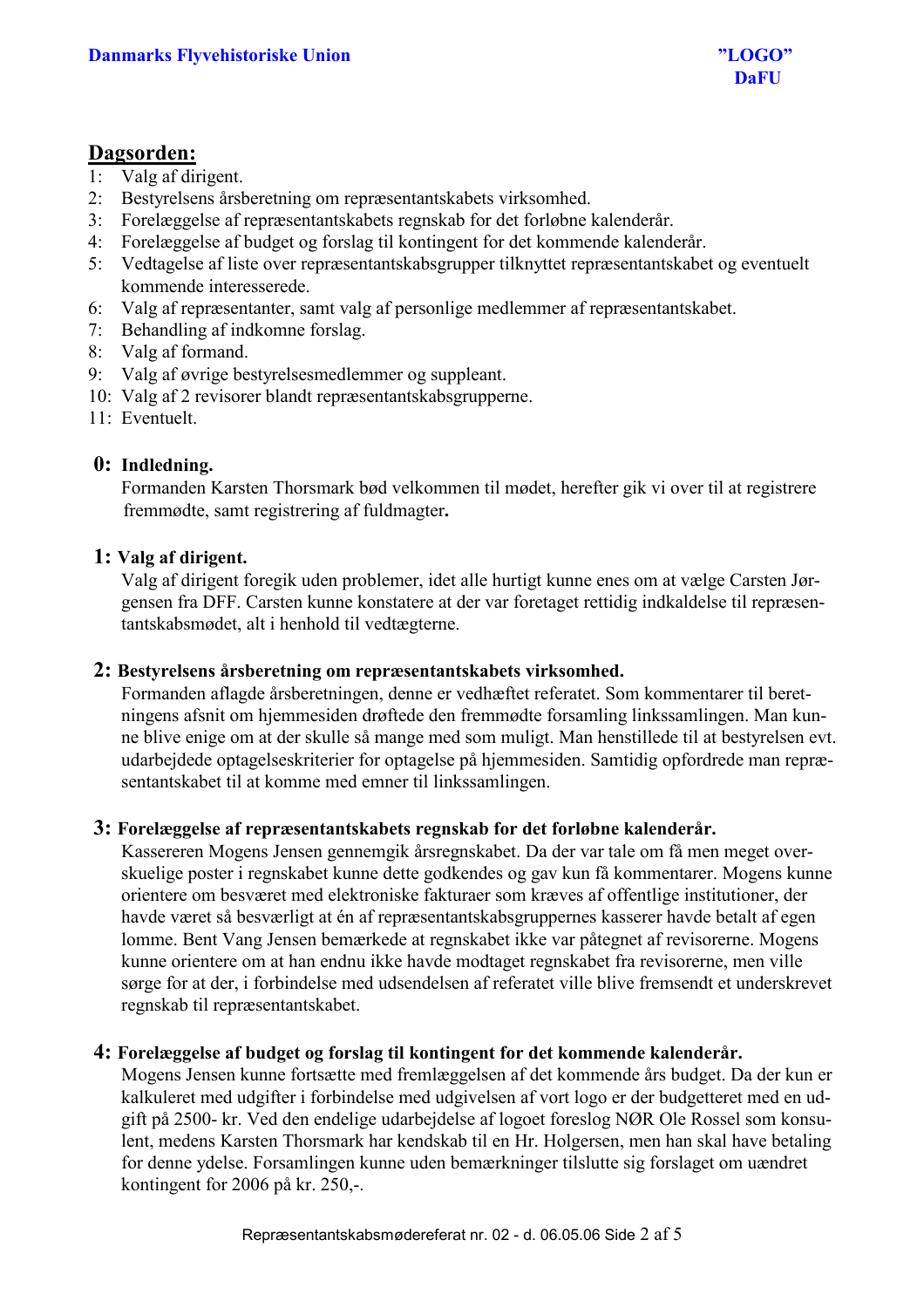5: Vedtagelse af liste over repræsentantskabsgrupper tilknyttet repræsentantskabet og eventuelt kommende interesserede.

Formanden ønskede at dagsordenens pkt. 5 og 7 blev behandlet under ét, idet netop et af de fremkomne forslag netop omhandlede listen af repræsentantskabsgrupper samt vedtægterne omhandlende optagelse.

Repræsentantskabet gennemgik den uddelte medlemsliste over tilmeldte DaFUrepræsentantskabsgrupper. Der var ingen kommentarer til medlemslisten, dog var der tvivl om hvem der repræsenterer SAS Flyvehistoriske Forening, men listen afstedkom, at nogle af repræsentanterne efterlyste et større opsøgende arbejde for at få så mange med i vor union som muligt. Ud fra dette blev det naturligvis drøftet om, der skulle være nogen egentlige kriterier for optagelse. Hvis dette blev resultatet kunne man konkluderer, at man ville miste bredden i unionen. Ligeledes blev det drøftet, at nogle institutioner kunne have problemer med et egentligt arbejde i unionen, man kunne forestille sig dette imødegået med en observatør status. Man blev enige om at bestyrelse/formand i den kommende samling vil behandle disse punkter og i den anledning efterlyses input til emner fra de øvrige repræsentanter.

Til denne samling var der fremsendt en ansøgning om optagelse i DaFU fra Foreningen Danmarks Flyvehistoriske Museum – Værløse. Alle de tilstedeværende kunne tilslutte sig optagelse af denne forening, som blev pålagt umiddelbart efter sit bestyrelsesmøde her i maj at meddele DaFU, hvem der fremover skal repræsentere Værløse.

Fra Støtteforeningen for Projekt Thunderflash var der blevet fremsendt et ændringsforslag til vedtægterne. Forslaget omhandler ændring af pkt. 4.1 og 5.2 i vedtægterne. Forslagene med begrundelse er vedhæftet denne mail. Det første, pkt. 4.1, kunne uden yderligere kommentarer accepteres af de fremmødte, hvorimod det andet, pkt. 5.2, gav anledning til megen diskussion. Flere forsøgte at omformulere forslaget uden, at der kunne opnås accept fra de fremmødte. Det var derfor nødvendigt med en egentlig afstemning om vedtægternes § 5.2 skal ændres. Dirigenten kunne konstatere, at repræsentantskabet var beslutningsdygtigt. Resultatet af afstemningen blev, at 8 repræsentanter incl. fuldmagter ikke kunne acceptere ændringsforslaget. 7 repræsentanter stemte for at ændre vedtægterne, medens 2 af de tilstedeværende ikke ønskede at afgive stemme. Ændringsforslaget bortfaldt hermed. Som konsekvens af afstemningen blev bestyrelsen pålagt at udarbejde klare regler for fuldmagter, samt, i den kommende samling, at arbejde på en opdatering af DaFU-vedtægterne.

#### 6: Valg af repræsentanter, samt valg af personlige medlemmer af repræsentantskabet.

Foreningen Danmarks Flyvehistoriske Museum - Værløse er hermed optaget som ny repræsentantskabsgruppe i DaFU. FDFM-VL afholder bestyrelsesmøde senere i majmåned og DaFU vil afvente en tilbagemelding fra denne valgte bestyrelse, med informationer om udpeget DaFUrepræsentant, samt informationer om FDFM-VL' kasserer og konto-nummer.

#### 7: Behandling af indkomne forslag.

Se under pkt 5

#### 8: Valg af formand.

Karsten Thorsmark var ikke på valg og fortsætter til valget i 2007.

#### 9: Valg af øvrige bestyrelsesmedlemmer og suppleant.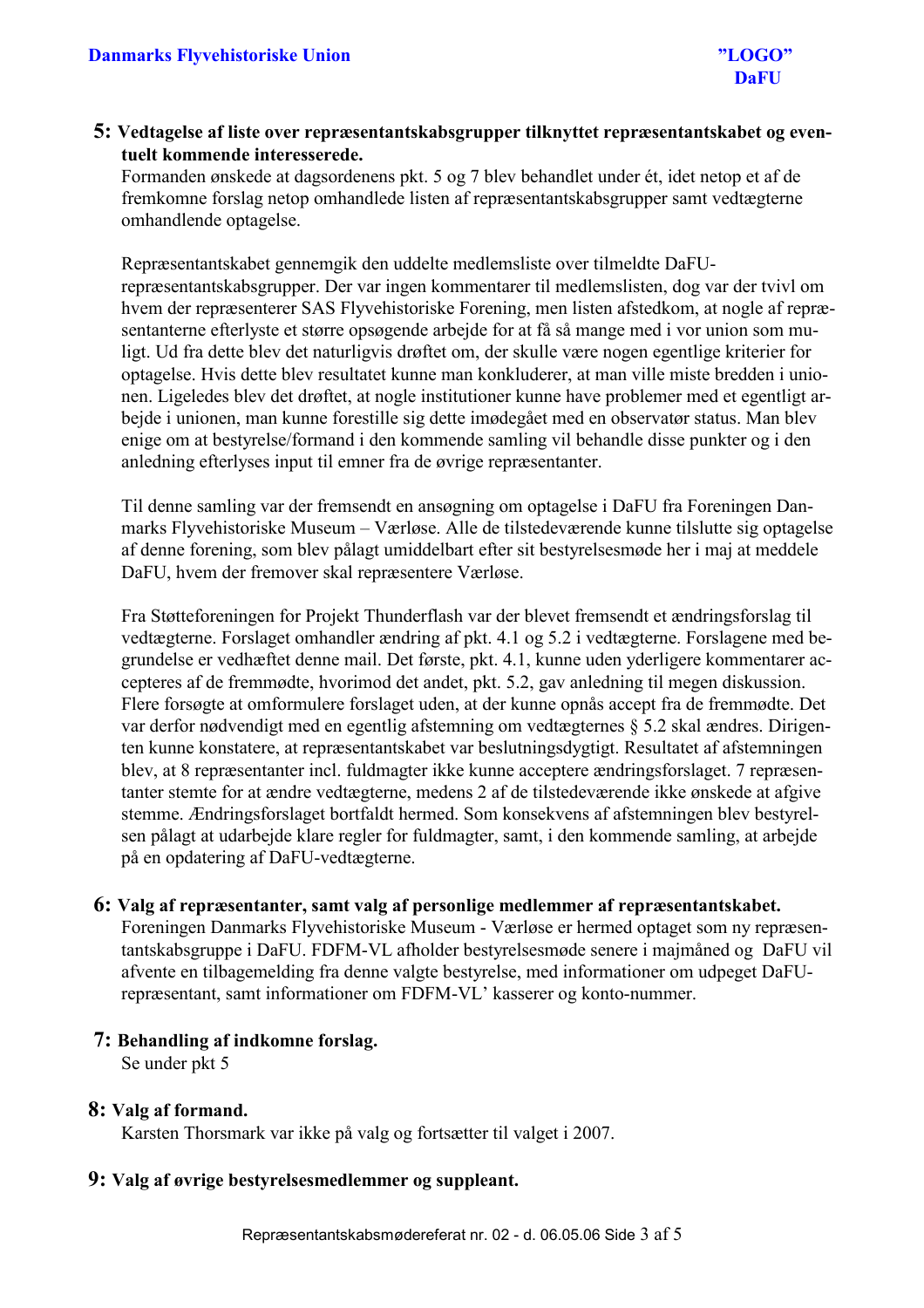Der var, fra repræsentantskabet, ikke opstillet nogen modkandidater til de bestyrelsesmedlemmer som var på valg. (Christian Søe-Jensen, Erik Gjørup Kristensen og Knud Rasmussen). De bestyrelsesmedlemmer, som var på valg ønskede genvalg. Christian, Erik og Knud blev genvalgt. Det blev bemærket, at man i indbydelsen til mødet, ikke havde gjort opmærksom på hvilke bestyrelsesmedlemmer som var på valg. Det blev besluttet at man fremover i indkaldelsen skal præciserer, hvem der er på valg og samtidig efterlyse evt. modkandidater.

#### 10: Valg af 2 revisorer blandt repræsentantskabsgrupperne.

Der var ingen modkandidater til revisorerne Oluf Eriksen og Lars Finken, hvorfor de naturligvis er genvalgt.

#### 11: Eventuelt.

Logo, der var indkommet i alt 3 forslag som alle blev fremlagt på mødet. Der blev ikke vedtaget et Logo. Forslagene er vedlagt dette referat, så samtlige DaFU-repræsentantskabsgrupper kan få mulighed for at stemme på deres evt. favorit.

Tavs (NORARC) efterlyste information om DaFU's arbejde i det forløbne år. Idet han mente at man ikke havde modtaget informationer siden sidste repræsentantskabsmøde. Dette er ikke korrekt, idet der var opfordret til indsendelse af forslag til Logo via mail, samt deltagelse i et evt. jubilæumsskrift i forbindelse med Ellehammers 100 års flyvning i år. Vi må henvise til DaFU's hjemmeside hvor vi så vidt muligt vil bringe alle de informationer og aktiviteter som har med vor Union's virke at gøre.

Formanden opfordrede repræsentantskabet til at fremsende deres ønskede informationer til indsættelser på DaFU-hjemmesiden (www.dafu.dk) eller til info@dafu.dk eller til karsten.thorsmark@mail.dk

Således noteret og refereret af **Ulrich Schack - sekretær** d. 06. maj 2006